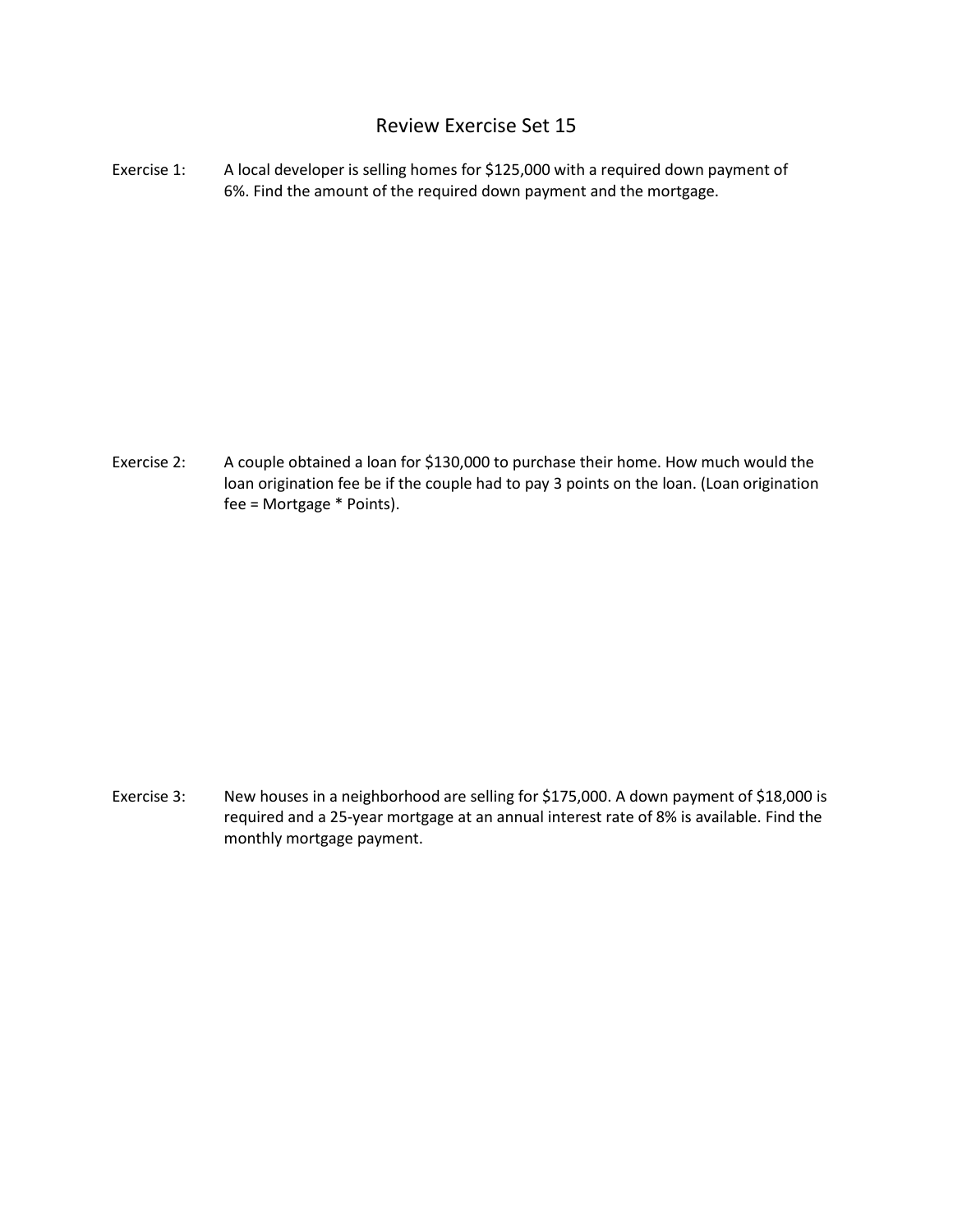Exercise 4: Office Depot has a warehouse with a 20-year mortgage of \$250,000 at an annual interest rate of 9%. During a month when \$1,650.33 of the monthly mortgage payment is principal, how much of the payment is interest?

| <b>Monthly Payment Table</b> |           |           |           |  |
|------------------------------|-----------|-----------|-----------|--|
|                              | 7%        | 8%        | 9%        |  |
| 1 year                       | 0.0865267 | 0.0869884 | 0.0874515 |  |
| 5 years                      | 0.0198012 | 0.0202764 | 0.0207584 |  |
| 20 years                     | 0.0077530 | 0.0083644 | 0.0089973 |  |
| 25 years                     | 0.0070678 | 0.0077182 | 0.0083920 |  |
| 30 years                     | 0.0066530 | 0.0073376 | 0.0080462 |  |

Exercise 5: The monthly mortgage payment on a house is \$824.36, and the homeowner must pay an annual property tax of \$930. Find the total monthly payment for the mortgage and the property tax.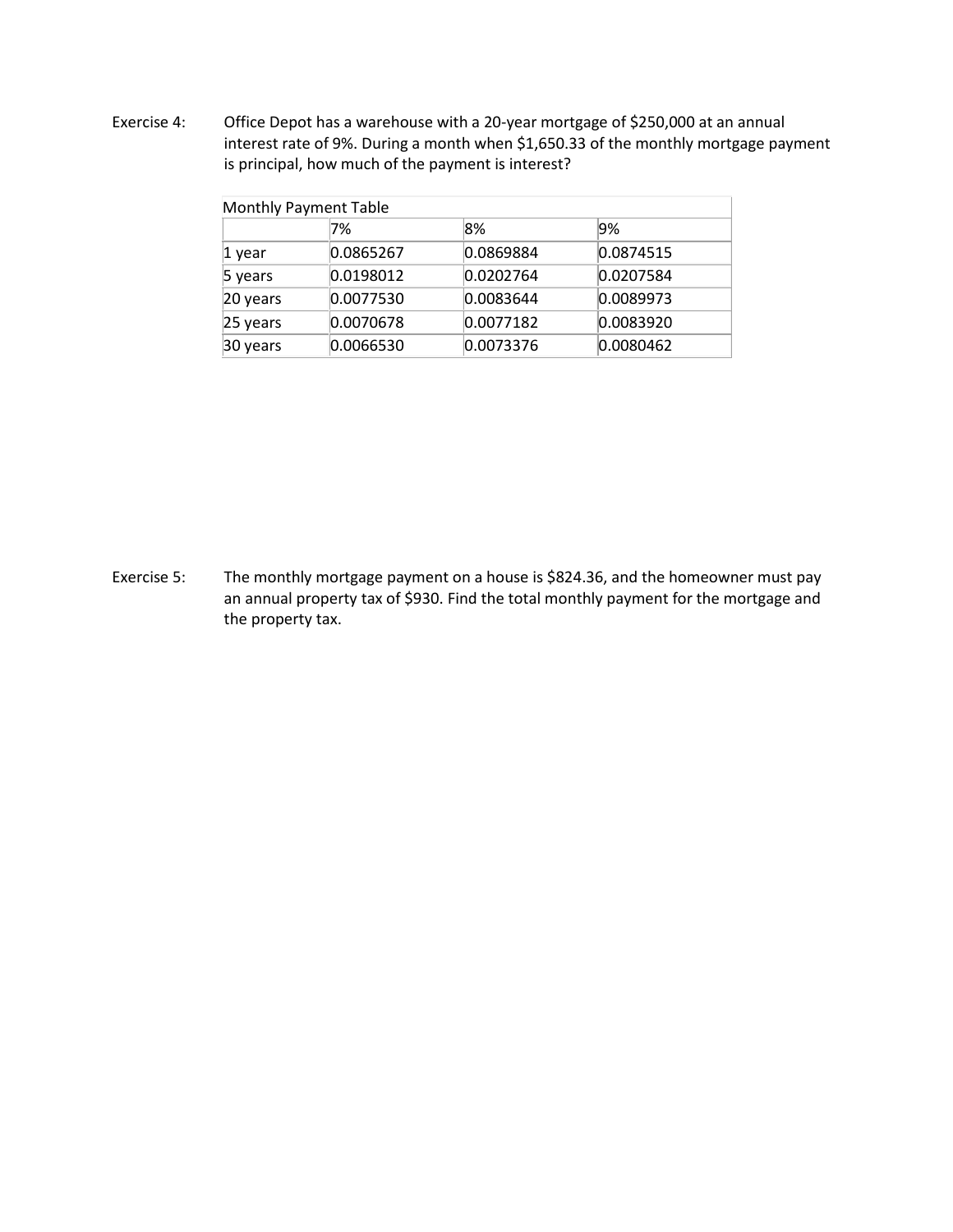## Review Exercise Set 15 Answer Key

Exercise 1: A local developer is selling homes for \$125,000 with a required down payment of 6%. Find the amount of the required down payment and the mortgage.

> down payment = selling price \* 6% down payment = 125000 \* 0.06 down payment = 7500

mortgage = selling price - down payment mortgage = 125000 - 7500 mortgage = 117500

Down payment is \$7,500 and the mortgage is \$117,500.

Exercise 2: A couple obtained a loan for \$130,000 to purchase their home. How much would the loan origination fee be if the couple had to pay 3 points on the loan. (Loan origination fee = Mortgage \* Points).

> Mortgage = 130000 Points =  $3 = 0.03$

Loan origination fee = 130000 \* 0.03 Loan origination fee = 3900

The loan origination fee would be \$3,900.

Points is a term used to represent a percentage. So 3 points would be the same as 3%.

Exercise 3: New houses in a neighborhood are selling for \$175,000. A down payment of \$18,000 is required and a 25-year mortgage at an annual interest rate of 8% is available. Find the monthly mortgage payment.

> Selling price = 175000 down payment = 18000 interest rate = 8% = 0.08 time = 25 years = 300 months (25 \* 12)

First, we will compute the total interest for the loan

 $I = P * R * T$ I = (175000 - 18000)(0.08)(25) I = (157000)(0.08)(25)  $I = 314000$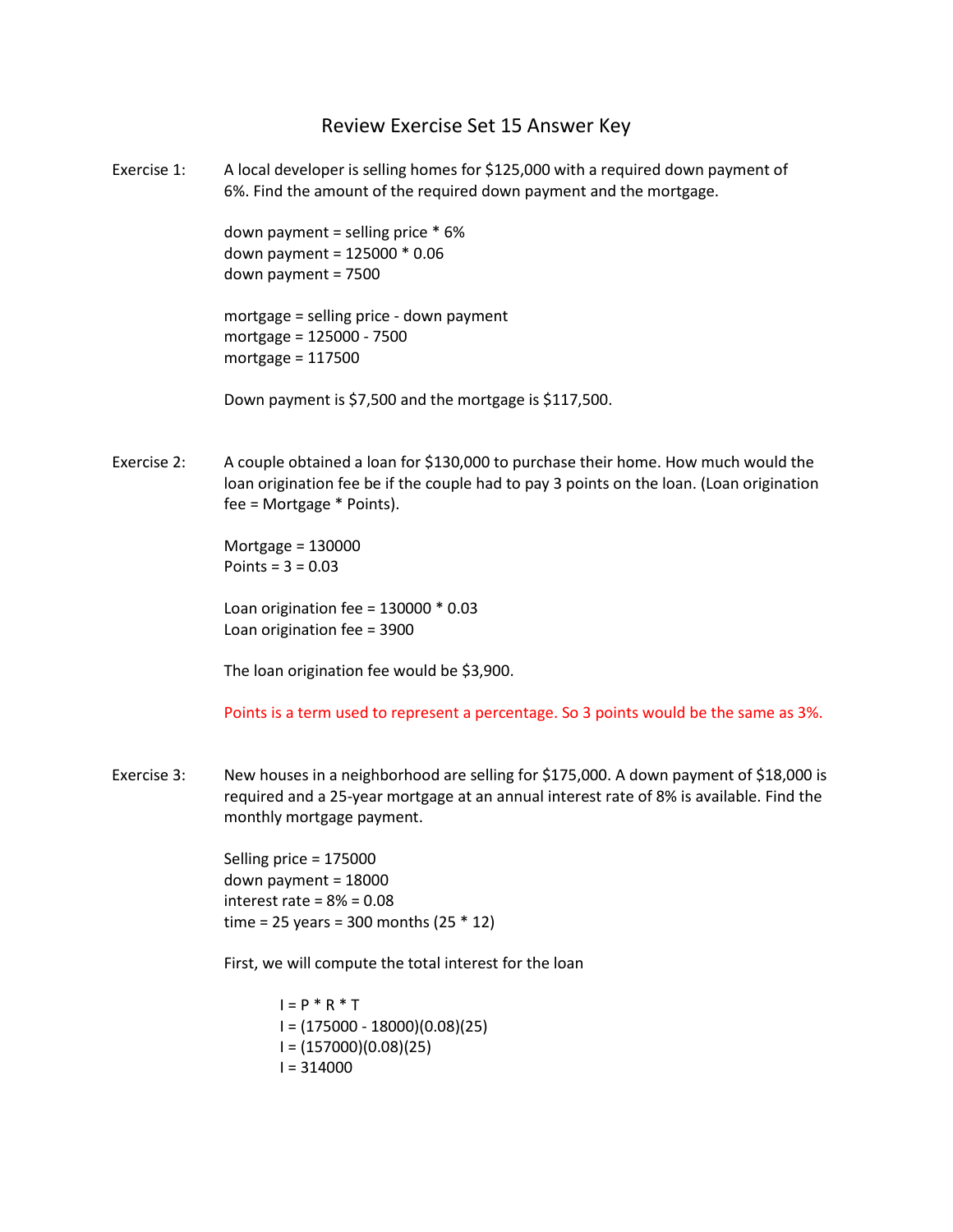Example 3 (Continued):

Next, compute the maturity value which is the principal plus the interest

 $M = P + I$  $M = 157000 + 314000$  $M = 471000$ 

Now, compute the monthly payment by dividing the maturity value by the number of months in the loan.

Monthly payment =  $M \div 300$ Monthly payment =  $471000 \div 300$ Monthly payment = 1570

The monthly payment would be \$1,570.

Exercise 4: Office Depot has a warehouse with a 20-year mortgage of \$250,000 at an annual interest rate of 9%. During a month when \$1,650.33 of the monthly mortgage payment is principal, how much of the payment is interest?

| Monthly Payment Table |           |           |           |  |
|-----------------------|-----------|-----------|-----------|--|
|                       | 7%        | 8%        | 9%        |  |
| 1 year                | 0.0865267 | 0.0869884 | 0.0874515 |  |
| 5 years               | 0.0198012 | 0.0202764 | 0.0207584 |  |
| 20 years              | 0.0077530 | 0.0083644 | 0.0089973 |  |
| 25 years              | 0.0070678 | 0.0077182 | 0.0083920 |  |
| 30 years              | 0.0066530 | 0.0073376 | 0.0080462 |  |

First, calculate the monthly payment using the table

Monthly payment = Mortgage  $*$  Interest Factor  $_{(9\%, 20 \text{ yr})}$ Monthly payment = 250000 \* 0.0089973 Monthly payment = 2249.325

The monthly payment is \$2,249.33

Now, figure the interest portion by subtracting out the principal portion.

Interest payment = monthly payment - principal payment Interest payment = 2249.33 - 1650.33 Interest payment = 599

\$599 of the monthly payment went toward interest.